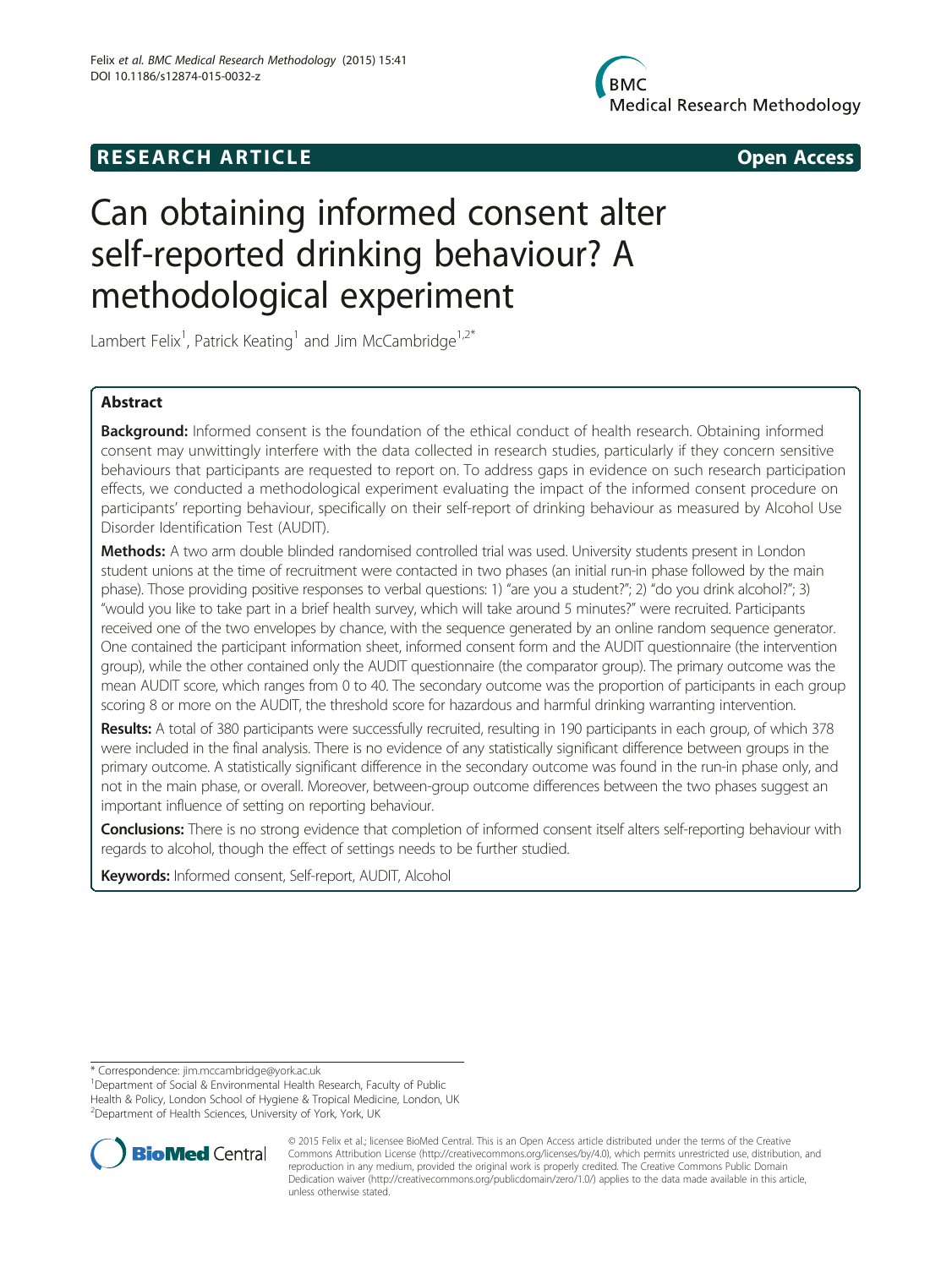# Background

Informed consent is the foundation of the ethical conduct of health research [[1-4](#page-6-0)]. Studies of informed consent have, for example, examined how much participants actually read the content and later recall it. We are not aware of any study that has investigated whether the informed consent procedure may interfere with the aims of the research being undertaken. Concerns have existed that in certain circumstances it may do so, for example, with Zelen designs being developed for randomised controlled trials (RCTs) [[5-7](#page-6-0)]. In Zelen designs, participants are randomised first and then informed consent is sought later, often to decide whether or not to accept the assigned intervention. Zelen [\[6,7\]](#page-6-0) suggested that informed consent can provoke anxiety in certain circumstances that may be better avoided. Informed consent is also considered an essential patient safety process while delivering health care interventions [\[8,9\]](#page-6-0).

Health risk behaviours such as substance use that are commonly collected by self-reported questionnaires are at risk of either being under- or over-reported [[10\]](#page-6-0). Research suggests that anonymity can improve the validity of such data [\[11,12](#page-6-0)]. Alcohol consumption appears particularly vulnerable to under-reporting, as in most societies there is a large shortfall between aggregated survey data and sales data that cannot be entirely accounted for by limitations of survey coverage [[13](#page-6-0)]. RCTs are regarded as the gold standard design for answering research questions in an unbiased manner, including in evaluations of intervention effects. Nevertheless, routine procedures including informed consent undertaken in RCTs and other types of studies may diminish impact on participant's behaviour, cognitions, or emotions [\[14](#page-6-0)]. This could, then, result in either under- or over estimation of the intervention effects [\[14](#page-6-0),[15\]](#page-6-0).

Research activities such as being interviewed, completing a questionnaire, or being observed can have an impact on participant's behaviour, on both self-reported and objectively ascertained outcomes [[16-18](#page-6-0)]. These have been widely considered to be manifestations of the Hawthorne effect, though this term has been applied in many different ways and is not helpful when used without specification of content [[17\]](#page-6-0). Research studies are contexts in which there may be subtle pressures to behave in particular ways [[15](#page-6-0)]. Such "demand characteristics" are well known in psychology [[19\]](#page-6-0), and little considered more widely, in part because they have been so little studied [[20\]](#page-6-0). Reporting on one's own behaviour is itself a behaviour and effects of the informed consent procedure on reporting behaviour can manifest in reporting or information bias, potentially undermining the achievement of the aims of any study in which research data is collected by participant self-report. Such problems may afflict RCTs, as well as other types of studies, introducing bias in ways which are overlooked [[21](#page-6-0)].

Reporting on one's own alcohol consumption offers an interesting target for study in relation to possible effects of the research process. Estimates of population prevalence based on self-report of drinking in general population surveys have long been known to be very much lower than those suggested by alcohol sales data [\[22,23](#page-6-0)]. As well as problems with recall, various types of social desirability considerations have been implicated in under-reporting [[24\]](#page-6-0). A socially desirable response occurs when participants tailor their reported attitude or behaviour to conform to their perceptions of what is appropriate, acceptable, or desired by others [[24](#page-6-0)]. For example, in this study, participants were unaware of the true nature of research but were informed that the purpose was to study the harmful effects of alcohol on students using the Alcohol Use Disorder Identification Test (AUDIT). Moreover, the purpose of the study was disclosed only to those allocated to the intervention group (IG) through the participant information sheet. So, we hypothesised that participants in IG would underreport their alcohol consumption in order to provide a socially desirable response.

Unwitting interference with the data collected in research studies, may be a particular concern in relation to personal behaviours about which there are sensitivities, and which participants are requested to report on. To address the many gaps in evidence on "research participation effects", we conducted this methodological experiment evaluating the impact of the informed consent procedure on participant behaviour, specifically on their self-report of drinking behaviour as measured by the AUDIT [[25\]](#page-6-0). The overarching aim of this study was to test for any effects of completion of an informed consent procedure on self-reported drinking behaviour.

# **Methods**

We designed this study as a cross-sectional investigation to remove the possibility that participants may change their drinking behaviour in response to AUDIT completion [\[26\]](#page-6-0). Our hypothesis was that completion of a standard informed consent procedure would reduce self-reported drinking behaviour and consequences as measured by the AUDIT in comparison with the absence of a consent procedure.

The AUDIT has 10 items covering 3 different aspects of drinking: alcohol use (first 3 items), dependence (next 3 items), and other consequences of drinking (last 4 items) [[27\]](#page-6-0). Each item is scored from 0 ("never") to 4 ("daily or almost daily" for most of the items) with a possible maximum score of 40. There were two outcomes of interest; the primary outcome was mean AUDIT score and the secondary outcome was the proportion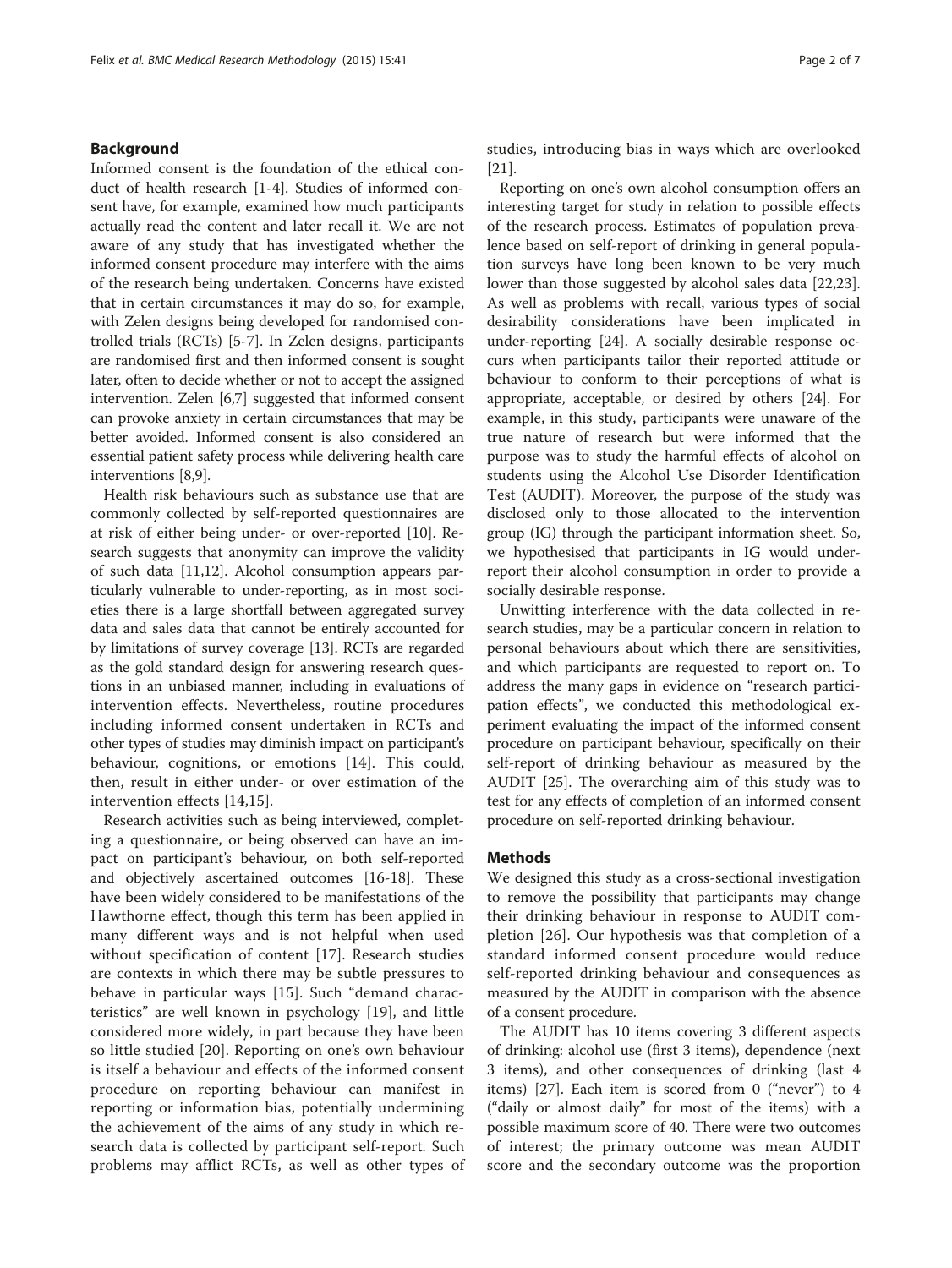scoring 8 or higher (AUDIT 8+), the conventional threshold for identification of hazardous or harmful drinking.

#### Ethical approval

The study was given ethical approval by the London School of Hygiene & Tropical Medicine Research Ethics Committee (LSHTM ethics ref: 6526).

# Study design

We used a two arm double blind randomised controlled trial design to investigate the hypothesis that obtaining informed consent in the standard way prior to the completion of the AUDIT form would lead to decreased selfreported hazardous and harmful drinking in comparison with a comparator group from whom consent was not be obtained. All participants were blinded to the true study purpose, and the fieldworker (LF) was blind to allocation status.

# Participants and setting

Current university students, irrespective of age, gender, year of study, degree, place or subject of study who were present in the following campuses - School of Oriental and African Studies (SOAS), Goldsmiths College, and University of London Union (ULU) at the time of fieldwork were approached to participate.

#### Study procedures

Permission for the study was obtained in advance from each student union. Students were approached by the first author (LF) in informal areas of student union premises such as the union bar, café area and refectories. Efforts were made to avoid contamination, in accordance with a dedicated fieldwork protocol. For example, if there was more than one participant present, then only one was approached. Those providing positive responses to the following questions asked verbally were successfully recruited, "are you a student?", "do you drink alcohol?", and "would you like to take part in a brief health survey, which will take around 5 minutes?" as well as a willingness to provide a date of birth. Both date of birth and gender were recorded to prevent inadvertently recruiting the same student twice. All other anticipated verbal interactions were scripted in advance. There were no deviations from the script.

Similar recruitment procedures were previously used in this setting [\[26\]](#page-6-0). Those agreeing to participate were handed a sealed envelope, containing either the information sheet and informed consent form plus the AUDIT or the AUDIT alone. The time taken for study participation did not exceed 10 minutes in any case, and in most cases it was around 5 minutes or less. Upon completion of the form(s), the participants enclosed them in another

envelope that was provided. The fieldworker was unaware of the participant's assignment, i.e. the contents in the envelope. The study was entirely anonymous and confidential (names were not required) and other sociodemographic or other data were not collected.

#### Sequence generation and allocation concealment

An author not involved in fieldwork (PK) generated a sequence of 100 random numbers from 1-100 using the random sequence generator available on [www.random.org/](http://www.random.org/sequences) [sequences](http://www.random.org/sequences). Two sets of similar envelopes were then prepared; the 'a' set (the intervention group) contained the participant information sheet, the informed consent form and the AUDIT questionnaire, while the 'b' set (the comparator group) only contained the AUDIT questionnaire. 50 envelopes were prepared for each group, and returned to the research fieldworker (LF). This process was repeated for the main phase. Both LF and the participants were unaware of their assignment, until opening the envelope, thus ensuring adequate allocation concealment.

#### Sample size

We undertook the trial in two phases. In the run-in phase (RP), we recruited 100 participants, 50 in each group. The study protocol required a cessation of fieldwork at this point, analyses of the data, with a view to deciding whether or not to proceed with a full scale trial. We would not have carried on if it appeared futile to do so, or if any difference at that point was too small to detect within our resources. We declared an intention to publish, regardless of whether the study proceeded further.

At the end of the run-in phase, when 98 participants (49 in each group), were analysed, there was a difference in the primary outcome between the two groups, although it did not reach statistical significance, and was in the opposite direction to that hypothesised (see Table [1\)](#page-3-0). There was also a statistically significant difference on the secondary outcome at this point, again in the opposite direction to that which had been hypothesised (see Table [2](#page-3-0)). Hence, we decided to pursue a fully powered trial, with the main phase (MP) power calculation based on the mean difference in AUDIT scores (the primary outcome) between the two groups at the end of the run-in phase. Based on means of 8.1 and 6.5 with standard deviations of 5.1 and 4.4 in the intervention group (IG) and comparator group (CG) respectively, 187 participants were needed in each group (374 in total) in order to provide 90% power to detect a statistically significant difference between the two groups. Tests were two-sided, with p-values equal to or less than  $0.05$ judged as being significant. An additional 280 participants were thus recruited in the main phase.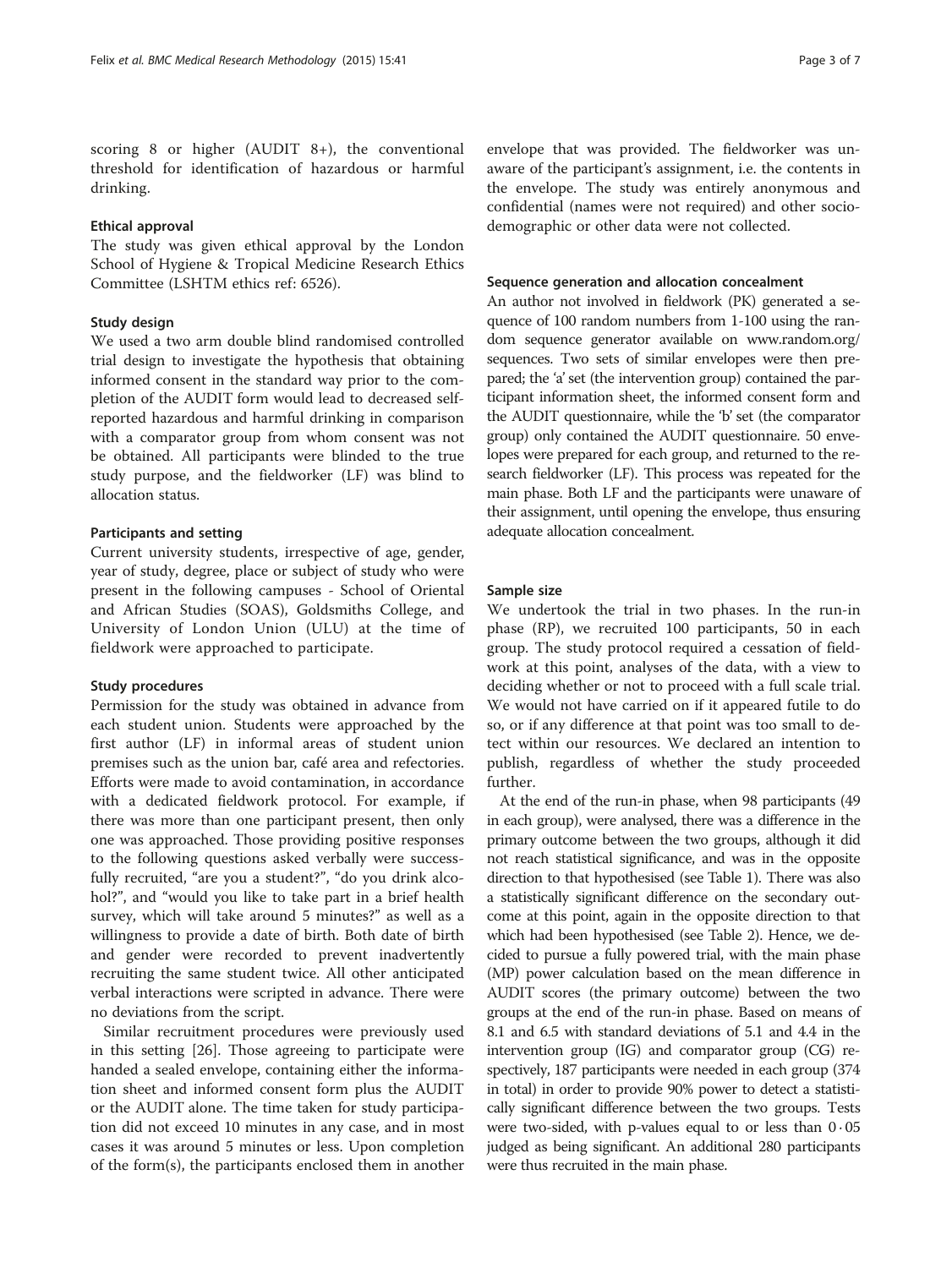| <b>Phases</b> | Contacted | Screening1 <sup>a</sup> | Screening <sub>2</sub> <sup>b</sup> | Screening3 <sup>c</sup> | Successfully recruited |          |
|---------------|-----------|-------------------------|-------------------------------------|-------------------------|------------------------|----------|
|               |           |                         |                                     |                         | IG                     | CG       |
| Run-in        | 214       | 184 (86)                | 106 (50)                            | 109(51)                 | 50 (23)                | 50(23)   |
| Main          | 488       | 378 (78)                | 306 (63)                            | 300(62)                 | 140 (29)               | 140 (29) |
| <b>TOTAL</b>  | 702       | 562 (80)                | 412 (59)                            | 409 (58)                | 190 (27)               | 190 (27) |

<span id="page-3-0"></span>Table 1 Recruitment profile of participants by phases

arare you a student?"; <sup>b</sup>rdo you drink alcohol?"; <sup>c</sup>rwould you like to take part in a brief health survey, which will take around 5 minutes?". All those who passed these three screening stages provided dates of birth and were successfully recruited.

# Data analysis

The primary outcome was the mean AUDIT score. The secondary outcome was the proportion of participants in each group scoring 8 or more on the AUDIT. The analyses of these outcomes were undertaken according to a pre-established plan. The primary outcome, AUDIT score, is a continuous measure, and the mean difference was calculated and compared by a t-test. The secondary outcome is a binary measure and was analysed using chi-squared tests. Odds ratios (OR) were also calculated. These analyses were undertaken at the end of run-in phase and at the conclusion of the main phase. Finally, we investigated effect modification by phase, and moderation of effects by age and gender through the inclusion of interaction terms in regression models. All analyses were undertaken in STATA (version 13).

We have adhered to the CONSORT guidelines in reporting the results of our research (see Additional file [1\)](#page-5-0) [[28](#page-6-0)].

## Results

A total of 380 participants were successfully recruited, resulting in 190 participants in each group (Figure [1](#page-4-0)). Table 1 provides an overview of the recruitment profile of participants in the two phases. The mean age of participants was 23 years, and 58% of participants were male. In terms of age distribution, 37% were aged 21 years or younger; 52% aged between 22 and 28 years; 11% aged 29 years or older (oldest 46 years).

In the run-in phase, data from one participant in each group was incomplete and excluded. Thus, a total of 98 participants and 378 participants were analysed at the run-in phase and final trial respectively (see Figure [1](#page-4-0)). The run-in phase was conducted between 20/01/2014 and 30/01/2014 while the main phase between 24/02/ 2014 and 14/03/2014.

## Primary outcome

There is no evidence of any statistically significant difference in the mean AUDIT score between groups (see Table 2). There is, however, good evidence to suggest that the mean AUDIT score, for all participants combined, is significantly lower in the main phase  $7.3$  (SD = 4.8) compared to that in the run-in phase  $9.6$  (SD = 6.3)  $(p = 0.001)$ . Additionally, there is weak evidence of an interaction effect of the groups by different phases on the AUDIT score  $(p = 0.065,$  see Table [3\)](#page-4-0), i.e. that the mean AUDIT score obtained in the main phase was different to the mean score obtained in the run-in phase. This suggests that participants enrolled in the mainphase responded differentially compared to participants enrolled in the run-in phase. The reasons for this differential response are further explored in the discussion section. There was no evidence of interactions of groups by gender or by age categories on the primary outcome (see Table [3\)](#page-4-0).

#### Secondary outcome

In the run-in phase, participants belonging to the intervention group were more than twice as likely to have an AUDIT 8+ score compared to participants belonging to the comparator group (see Table 2). However, this was not the case in the main phase or when both the phases were combined. The interaction test demonstrated weak evidence of an interaction of groups by phase on the secondary outcome (see Table [3\)](#page-4-0), indicating that the differences between the groups observed in the run-in phase compared to the main phase could not have occurred by chance. The reasons for this differential

Table 2 Primary and secondary outcome by group and phases

| Outcomes      | <b>AUDIT</b> score |           |                           |         | $AUDIT 8+$ |         |                   |                     |  |
|---------------|--------------------|-----------|---------------------------|---------|------------|---------|-------------------|---------------------|--|
| <b>Phases</b> | IG                 | CG        | Mean difference           | p-value | IG         | CG      | OR (95% CI)       | p-value             |  |
|               | Mean (SD)          | Mean (SD) | (95% CI)                  |         | N(96)      | N(96)   |                   | (Chi <sup>2</sup> ) |  |
| Run-in        | 8.1(5.1)           | 6.5(4.4)  | $-1.57$ ( $-3.50$ , 0.36) | 0.12    | 24 (49)    | 14 (29) | 2.4 (1.04, 5.53)  | 0.04                |  |
| Main          | 9.1(5.9)           | 10.0(6.6) | $0.94$ $(-0.54, 2.42)$    | 0.21    | 77 (55)    | 78 (56) | 0.97(0.61, 1.56)  | 0.91                |  |
| Combined      | 8.8(5.7)           | 9.1(6.3)  | $0.29$ $(-0.94, 1.51)$    | 0.65    | 101(53)    | 92 (49) | 1.21 (0.81, 1.81) | 0.36                |  |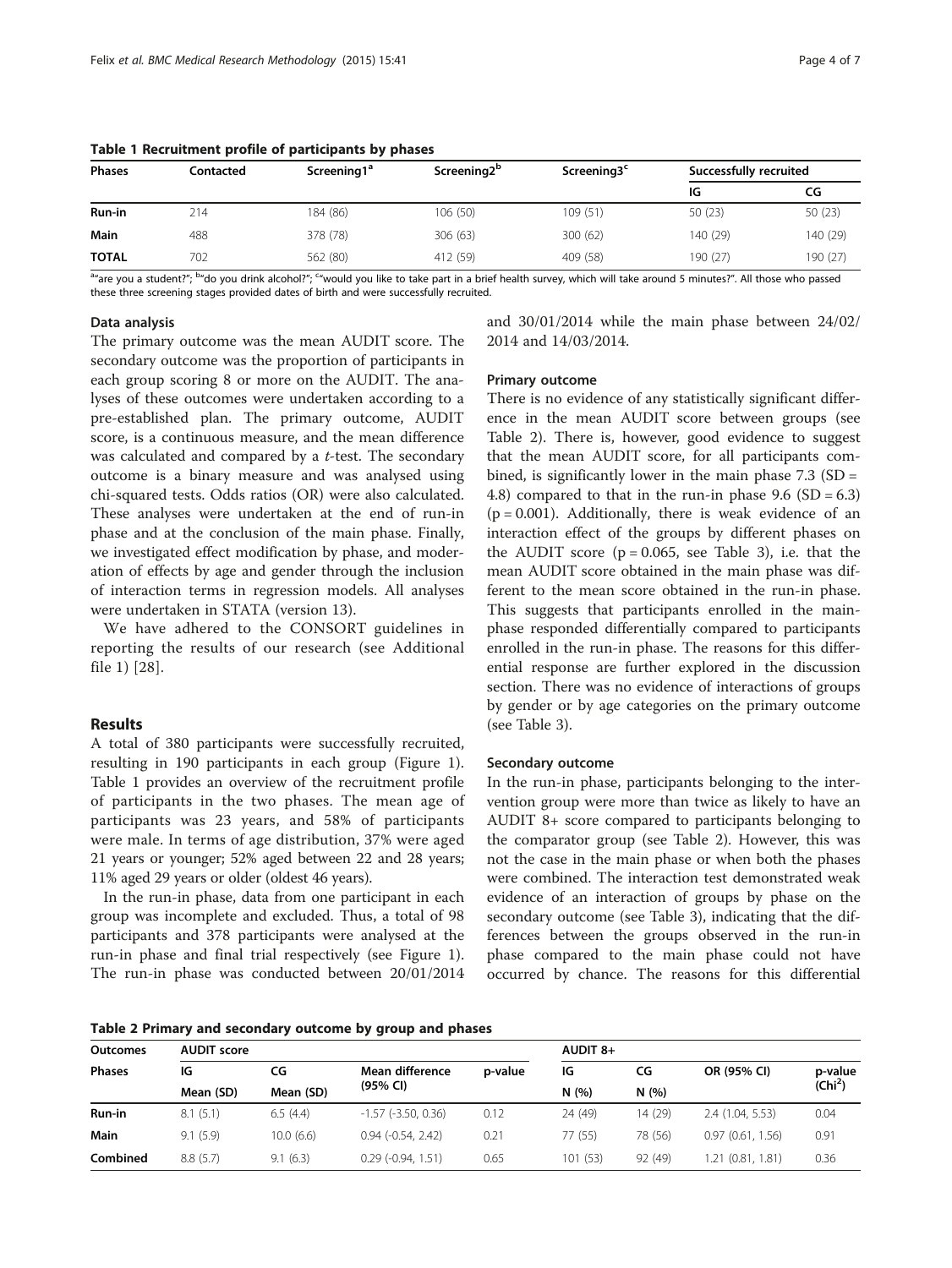<span id="page-4-0"></span>

response are further explored in the discussion section. There was no evidence of an interaction effect by gender or by age categories on AUDIT 8 +.

# Discussion

The present study suggests that there is no strong evidence of an effect of the completion of a standard informed consent procedure on self-reported drinking behaviour and consequences as measured by the AUDIT in comparison with the absence of such a procedure. However, there was striking variability in the values of both the primary and secondary outcomes between the two phases of the trial, and most importantly for the present study, in the differences between the groups. The AUDIT questionnaire is considered to have good psychometric properties in terms of validity and reliability [[27,29](#page-6-0)].

So it is likely that factors extrinsic to the questionnaire are relevant to the differences between the phases. These could relate to the participants such as socio-demographic characteristics, the settings such as the specific locations within institutions where the questionnaires were completed, and the educational institutions themselves, as well as timing of data collection. These factors could provide explanations of the differences in the between-group outcomes observed between the two phases of the trial.

As the study used a randomised controlled trial design, it can be assumed that individual factors, for example relating to socio-demographics and educational status are balanced across both groups [\[30\]](#page-6-0) and that sources of differences between groups other than the experimental contrast within each phase may arise only by chance. The group by phase interaction data suggest that the

|  | Table 3 All interactions tested between groups and possible moderators of outcomes |
|--|------------------------------------------------------------------------------------|
|--|------------------------------------------------------------------------------------|

| Outcomes*                                   | <b>Phases</b>                |         | Gender                          |         | Age 22-28 years                |         | Age 29 years or older          |         |
|---------------------------------------------|------------------------------|---------|---------------------------------|---------|--------------------------------|---------|--------------------------------|---------|
|                                             | Summary<br>measure           | p-value | Summary<br>measure              | p-value | Summary<br>measure             | p-value | Summarv<br>measure             | p-value |
| <b>AUDIT score</b><br>(Coefficient, 95% CI) | -1.24, 95%<br>CI -5.77, 3.29 | 0.59    | $-3.12.95\%$<br>$Cl -7.13.0.90$ | 0.13    | -1.04, 95%<br>$Cl - 5.34.3.26$ | 0.63    | -0.10, 95%<br>$Cl -6.93, 6.74$ | 0.98    |
| <b>AUDIT 8 + (OR. 95% CI)</b>               | 2.47, 95%<br>CI 0.95, 6.44   | 0.065   | 1.05, 95%<br>CI 0.45, 2.46      | 0.91    | 0.78, 95%<br>CI 0.33, 1.88     | 0.59    | 1.86, 95%<br>CI 0.40, 8.64     | 0.43    |

\*The reference categories are run-in phase, male and aged 21 or younger.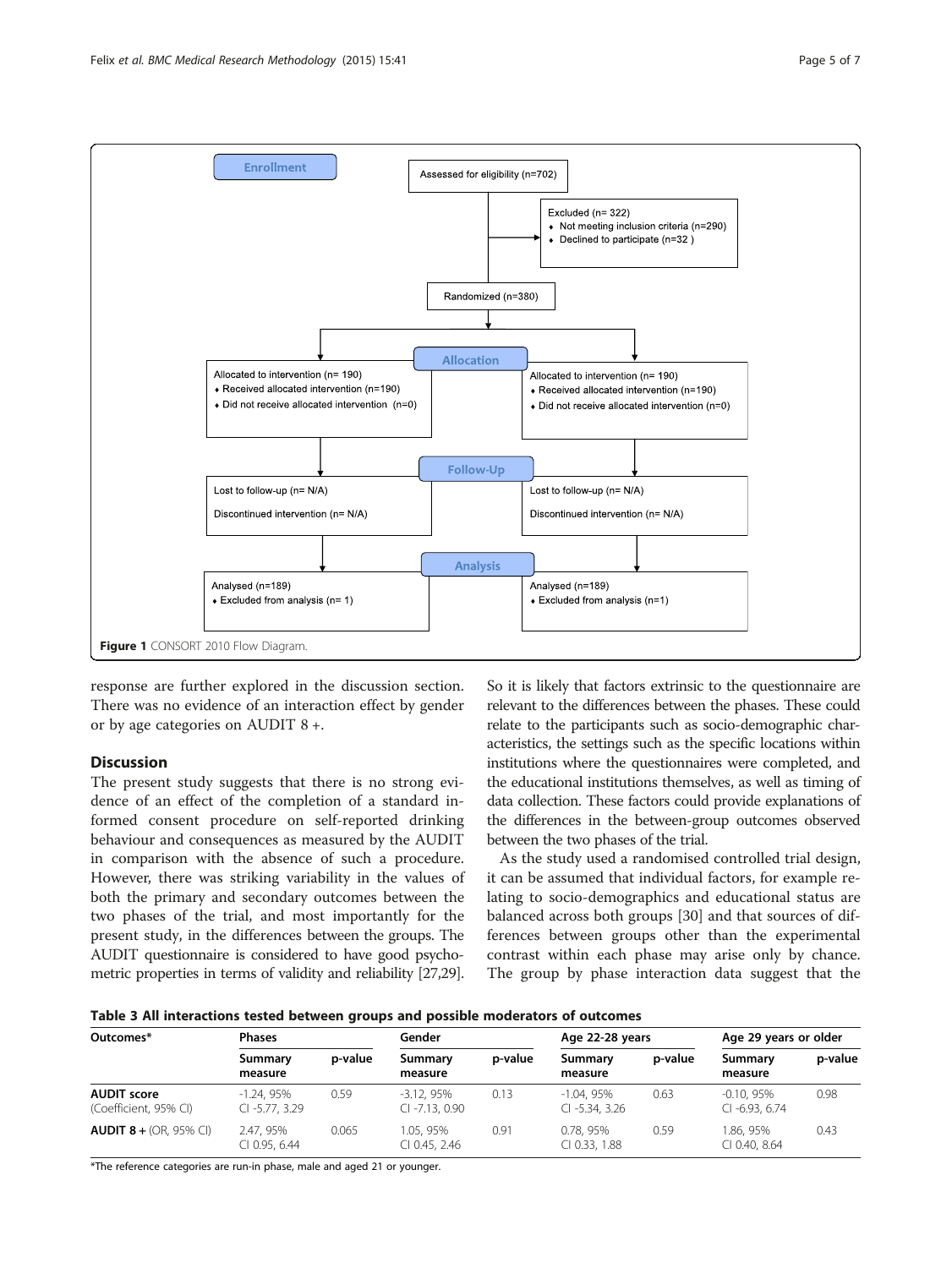<span id="page-5-0"></span>differences between the groups in the run-in compared to the main phase are, however, unlikely to have occurred by chance. The lack of moderation by age or gender indicates that the main effects of the experimental contrast are similar for these variables. Explanations relating to settings are more appropriate in this context, in that different institutions were used in each phase, and there were differences in the fieldwork locations within institutions. Fieldwork differences are also reflected in the proportions of successful recruitments at the three sites, the highest being at ULU, which was the site in the main phase. In the run-in phase, participants were contacted at two sites, the students' union bar at one site (SOAS) while either in the lounge area adjoining the café or in the refectory at Goldsmiths College. In the main phase, all the participants were contacted at one site (ULU), either in the lounge area near the café or in the students' union bar. Although we did not record the precise location of student contact, we estimate that over two thirds of the recruitment at ULU took place in the students' bar and nearly all of them were either having a drink or were queuing to buy one. Impact on reporting behaviour may well be influenced by this context, particularly as there is evidence available that completing alcohol questionnaires in student bars produces different responses compared with libraries [[31](#page-6-0)]. It is a clear limitation of this study that we do not have data on the precise location of recruitment and study completion. The possible implication is that differences in reporting behaviour induced by the informed consent procedure do exist in non-bar settings, whilst in bars, contextual factors may eliminate differences in reporting behaviour that will be found elsewhere. It is thus an important incidental finding that alcohol studies which ask participants about their drinking and its consequences in bars may be subject to very different dynamics affecting reporting behaviour than in other settings. The lack of moderation by age or gender, arguably strengthens these observations about the possible effects of settings on reporting behaviour.

Another limitation of the study is that we are unable to determine if the participants assigned to the intervention group actually read the information sheet prior to signing the consent form. Although we could have adopted strategies such as checking the actual time a participant took to complete the questionnaire, or adding a brief question or two, as surrogate measures of having read the information sheet, such possibilities are fraught with measurement complexity and must be carefully designed to avoid interfering with the planned experimental contrast. Nonetheless, it is interesting to consider the prospect of using existing research situations in which participants are encouraged to read carefully the information sheet (possibly also where they are aware that there is some sort of check that they have done so), to extend the present study. Such scenarios

make it more likely that those randomised to consent, would actually be exposed to the procedure whose effects are being evaluated. The absence of any exposure enhancement measures in the present study, also implies some degree of experimental manipulation failure, in that not all randomised participants may have been fully exposed to the possible effects we were seeking measure. This should be borne in mind when interpreting the results of the present study.

If effects of the type we hypothesised do exist, and we suggest that despite the overall finding, this study can provide some tentative evidence that they do, we may anticipate that they will vary in their magnitude, not only by setting or context, but also according to the precise circumstances of the research study and how the informed consent procedure is implemented. The fact that the differences in reporting behaviour observed in the run-in phase were in the opposite direction to that which we had hypothesised illustrates how little we know about this subject. It could be that drinking behaviour is especially complex to investigate in this regard, and studies undertaken in other areas will be informative. As well as further experiments, well conducted qualitative studies will be valuable in developing understanding of these issues.

# Conclusion

There is no strong evidence that completion of informed consent alters self-reporting behaviour on alcohol. The generalisability of this finding is contingent upon further investigations of the contexts in which such studies take place, and the effects these settings may have on reporting behaviour.

# Additional file

[Additional file 1:](http://www.biomedcentral.com/content/supplementary/s12874-015-0032-z-s1.docx) CONSORT Checklist.

#### Abbreviations

AUDIT: Alcohol Use Disorder Identification Test; CI: Confidence interval; CG: Comparator group; IG: Intervention group; MP: Main phase; OR: Odds ratios; RCTs: Randomised controlled trials; RP: Run-in phase; SD: Standard deviation; SOAS: School of Oriental and African Studies; ULU: University of London Union.

#### Competing interests

The authors declare that they have no competing interests.

#### Authors' contributions

JMcC conceived the idea for the study. LF, PK, and JMcC participated in the design and conduct of the study. LF undertook the fieldwork, performed the statistical analyses and drafted the first manuscript. JMcC participated in interpretation and revising the manuscript. All authors read and approved the final manuscript.

#### Acknowledgements

We are grateful to the student unions of the participating institutions of the University of London (Goldsmiths, SOAS, and ULU). The work on this article was supported by a Wellcome Trust Research Career Development